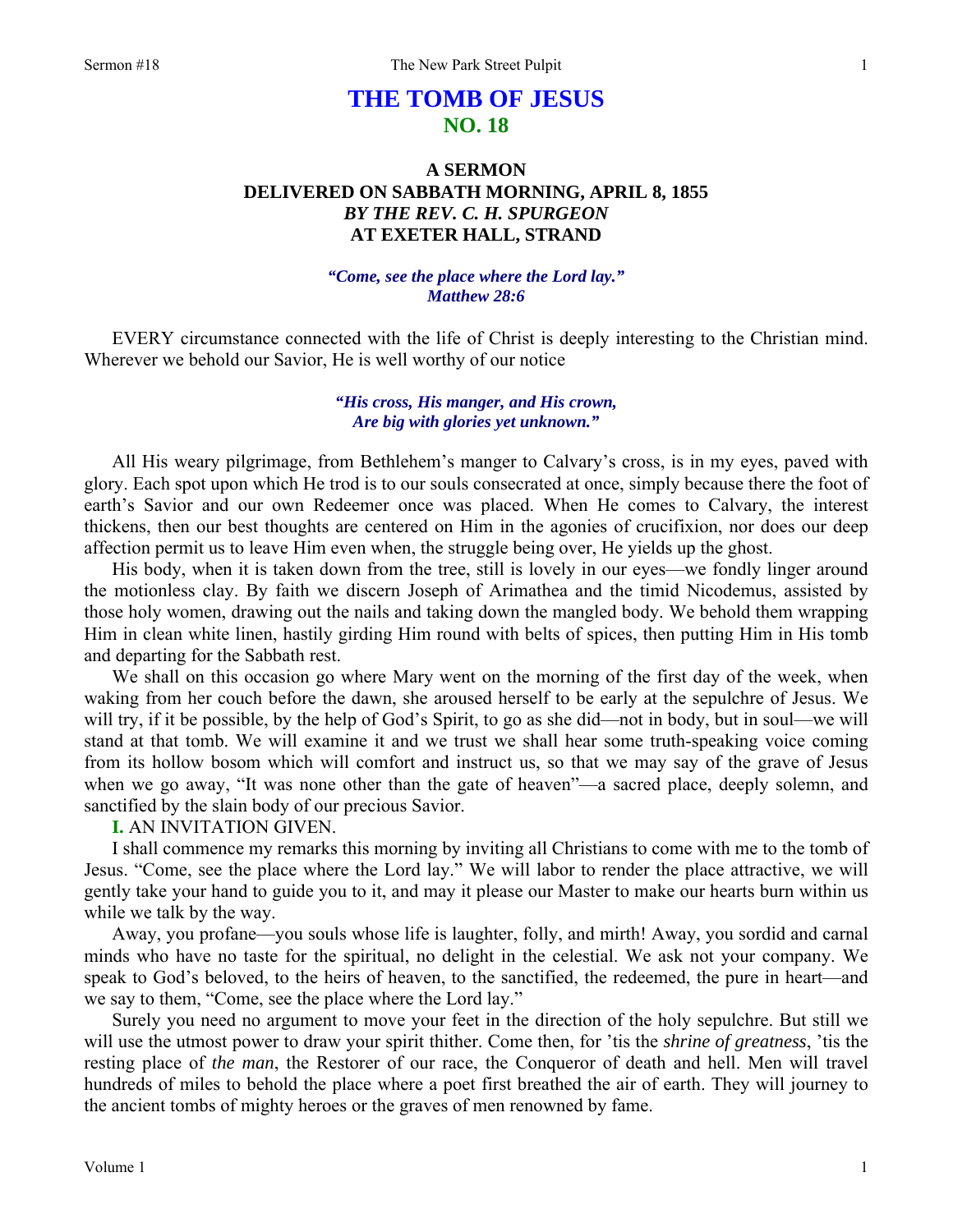But where shall the Christian go to find the grave of one so famous as was Jesus? Ask me the greatest man who ever lived—I tell you the Man Christ Jesus, was "anointed with the oil of gladness above his fellows." If you seek a chamber honored as the resting-place of genius, turn in hither. If you would worship at the grave of holiness, come you here. If you would see the hallowed spot where the choicest bones that e'er were fashioned lay for awhile, come with me, Christian, to that quiet garden, hard by the walls of Jerusalem.

Come with me, moreover, because *it is the tomb of your best friend.* The Jews said of Mary, "She goeth unto his grave to weep there." You have lost your friends, some of you, you have planted flowers upon their tombs, you go and sit at eventide upon the green sward, bedewing the grass with your tears, for there your mother lies, and there your father, or your wife.

Oh! in pensive sorrow come with me to this dark garden of our Savior's burial. Come to the grave of your best friend—your brother, yea, one who "sticketh closer than a brother." Come you to the grave of your dearest relative, O Christian, for Jesus is your Husband, "Thy maker is thy husband, the LORD of hosts is his name."

Does not affection draw you? Do not the sweet lips of love woo you? Is not the place sanctified where one so well-beloved slept, although but for a moment? Surely you need no eloquence. If it were needed I have none. I have but the power in simple, but earnest accents, to repeat the words, "Come, see the place where the Lord lay." On this Easter morning, pay a visit to His grave, for it is the grave of your best friend.

Yea, more, I will further urge you to this pious pilgrimage. *Come, for angels bid you.* Angels said, "Come, see the place where the Lord lay." The Syrian version reads, "Come, see the place where *our*  Lord lay." Yes, angels put themselves with those poor women and used one common pronoun—*our*. Jesus is the Lord of angels as well as of men.

You feeble women—you have called Him Lord, you have washed His feet, you have provided for His wants, you have hung upon His lips to catch His honeyed sentences, you have sat entranced beneath His mighty eloquence. You call Him Master and Lord, and you do well. "But" said the seraph, "He is my Lord too." Bowing his head, he sweetly said, "Come, see the place where *our* Lord lay."

Do not fear then, Christian, to step into that tomb. Do not dread to enter there, when the angel points with his finger and says, "Come, we will go together, angels and men, and see the royal bedchamber." You know that angels did go into His tomb, for they sat one at His head and the other at His foot in holy meditation. I picture to myself those bright cherubs sitting there talking to one another.

One of them said, "It was there His feet lay," and the other replied, "And there His hands and there His head." And in celestial language did they talk concerning the deep things of God. Then they stooped and kissed the rocky floor, made sacred to the angels themselves, not because there they were redeemed, but because there their Master and their Monarch, whose high behests they were obeying, did for a while become the slave of death and the captive of destruction.

Come, Christian, then, for angels are the porters to unbar the door. Come, for a cherub is your messenger to usher you to the death-place of death himself. Nay, start not from the entrance. Let not the darkness affright you. The vault is not damp with the vapors of death, nor does the air contain aught of contagion.

Come, for *it is a pure and healthy place*. Fear not to enter that tomb. I will admit that catacombs are not the places where we, who are full of joy, would love to go. There is something gloomy and noisome about a vault. There are noxious smells of corruption. Oftentimes pestilence is born where a dead body has lain. But fear it not, Christian, for Christ was not left in hell—in Hades—neither did His body see corruption.

Come, there is no scent, yea, rather a perfume. Step in here and if you did ever breathe the gales of Ceylon, or winds from the groves of Araby, you shall find them far excelled by that sweet holy fragrance left by the blessed body of Jesus, that alabaster vase which once held divinity, and was rendered sweet and precious thereby.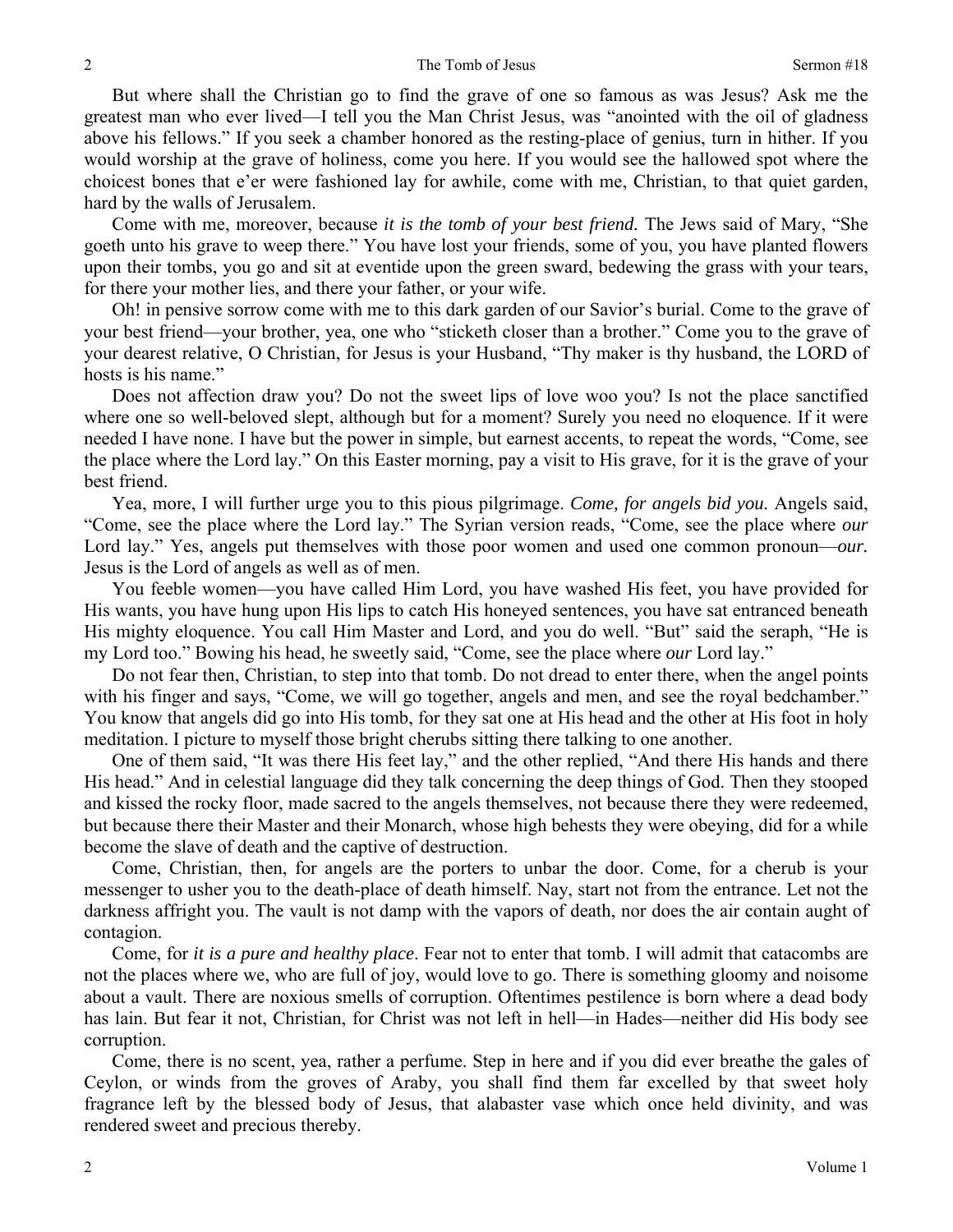Think not you shall find aught obnoxious to your senses. Corruption Jesus never saw. No worms ever devoured His flesh. No rottenness ever entered into His bones. He saw no corruption. Three days He slumbered, but not long enough to putrefy. He soon arose, perfect as when He entered, uninjured as when His limbs were composed for their slumber.

Come then, Christian, summon up your thoughts, gather all your powers, here is a sweet invitation, let me press it again. Let me lead you by the hand of meditation, my brother. Let me take you by the arm of your fancy and let me again say to you, "Come, see the place where the Lord lay."

There is yet one reason more why I would have you visit this Royal sepulchre—*because it is a quiet spot.* Oh, I have longed for rest, for I have heard this world's rumors in my ears so long, that I have begged for

> *"A lodge in some vast wilderness, Some boundless contiguity of shade,"*

where I might hide myself forever. I am sick of this tiring and trying life. My frame is weary, my soul is mad to repose herself awhile. I would I could lie myself down a little by the edge of some pebbly brook, with no companion save the fair flowers or the nodding willows. I would I could recline in stillness, where the air brings balm to the tormented brain, where there is no murmur save the hum of the summer bee, no whisper except that of the zephyrs, and no song except the caroling of the lark.

I wish I could be at ease for a moment. I have become a man of the world, my brain is racked, my soul is tired. Oh! wouldst you be quiet, Christian? Merchant, would you rest from your toils? would you be calm for once! then come here. It is in a pleasant garden, far from the hum of Jerusalem. The noise and din of business will not reach you here. "Come, see the place where the Lord lay." It is a sweet resting spot, a withdrawing room for your soul, where you may brush your garments from the dust of earth and muse awhile in peace.

#### **II.** ATTENTION REQUESTED.

Thus I have pressed the invitation. Now we will enter the tomb. Let us examine it with deep attention, noticing every circumstance connected with it.

And first, mark that it is a *costly tomb.* It is no common grave. It is not an excavation dug out by the spade for a pauper in which to hide the last remains of his miserable and over-wearied bones. It is a princely tomb. It was made of marble, cut in the side of a hill. Stand here, believer, and ask why Jesus had such a costly sepulchre.

He had no elegant garments. He wore a coat without seam, woven from the top throughout, without an atom of embroidery. He owned no sumptuous palace, for He had not where to lay His head. His sandals were not rich with gold, or studded with brilliants. He was poor. Why, then, does He lie in a noble grave?

We answer, for this reason—Christ was unhonored till He had finished His sufferings. Christ's body suffered contumely, shame, spitting, buffeting, and reproach, until He had completed His great work. He was trampled under foot, He was "despised and rejected of men; a man of sorrows, and acquainted with grief."

But the moment He had finished His undertaking, God said, "No more shall that body be disgraced. If it is to sleep, let it slumber in an honorable grave. If it is to rest, let nobles bury it. Let Joseph, the councilor, and Nicodemus, the man of the Sanhedrin, be present at the funeral. Let the body be embalmed with precious spices, let it have honor. It has had enough of contumely, and shame, and reproach, and buffeting. Let it now be treated with respect." Christian, do you discern the meaning? Jesus, after He had finished His work, slept in a costly grave, for now His Father loved and honored Him, since His work was done.

But though it is a costly grave, *it is a borrowed one.* I see over the top of it, "Sacred to the memory of the family of Joseph of Arimathea." Yet Jesus slept there. Yes, He was buried in another's sepulchre. He who had no house of His own and rested in the habitation of other men, who had no table, but lived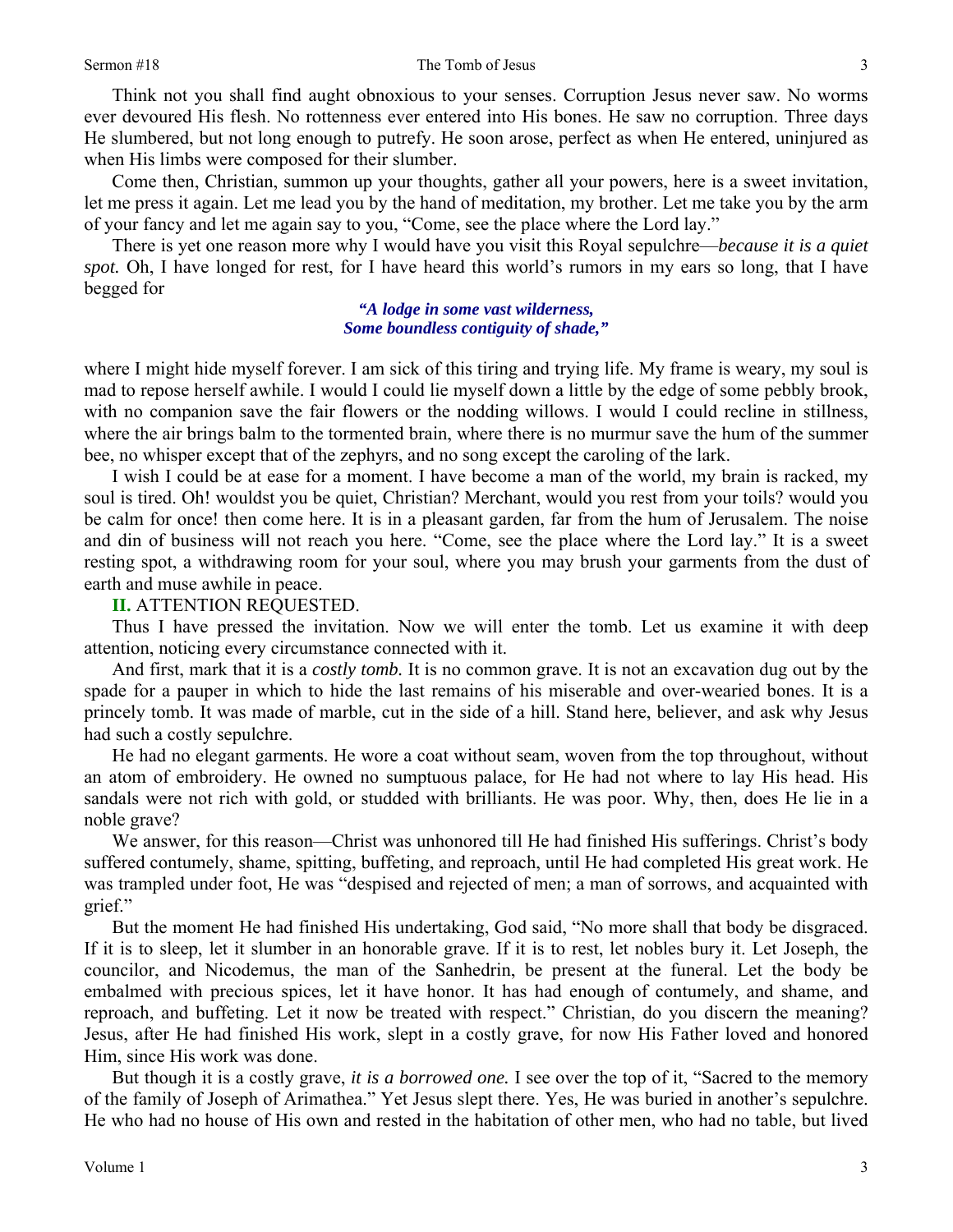upon the hospitality of His disciples, who borrowed boats in which to preach, and had not anything in the wide world, was obliged to have a tomb from charity.

Oh! should not the poor take courage? They dread to be buried at the expense of their neighbors, but if their poverty is unavoidable, wherefore should they blush, since Jesus Christ Himself was interred in another's grave? Ah! I wish I might have had Joseph's grave, to let Jesus be buried in it. Good Joseph thought he had cut it out for himself, and that he should lay his bones there. He had it excavated as a family vault, and lo, the Son of David makes it one of the tombs of the kings.

But he did not lose it by lending it to the Lord, rather he had it back with precious interest. He only lent it three days, then Christ resigned it. He had not injured, but perfumed and sanctified it, and made it far more holy, so that it would be an honor in future to be buried there.

It was a borrowed tomb and why? I take it not to dishonor Christ, but in order to show that as His sins were borrowed sins so His burial was in a borrowed grave. Christ had no transgressions of His own. He took ours upon His head. He never committed a wrong, but He took all my sin and all yours, if you are believers. Concerning all His people, it is true, He bore their griefs and carried their sorrows in His own body on the tree. Therefore, as they were others' sins, so He rested in another's grave. As they were sins imputed, so that grave was only imputedly His. It was not His sepulchre, it was the tomb of Joseph.

Let us not weary in this pious investigation, but with fixed attention observe everything connected with this holy spot. The grave, we observe, *was cut in a rock.* Why was this? The Rock of Ages was buried in a rock—a Rock within a rock. But why? Most persons suggest that it was so ordained that it might be clear that there was no covert way by which the disciples or others could enter and steal the body away.

Very possibly it was the reason, but oh! my soul, can you not find a spiritual reason? Christ's sepulchre was cut in a rock. It was not cut in mold that might be worn away by water, or might crumble and fall into decay. The sepulchre stands, I believe, entire to this day. If it does not naturally, it does spiritually.

The same sepulchre which took the sins of Paul, shall take my iniquities into its bosom. For if I ever lose my guilt, it must roll off my shoulders into the sepulchre. It was cut in a rock, so that if a sinner were saved a thousand years ago, I too can be delivered, for it is a rocky sepulchre where sin was buried—it was a rocky sepulchre of marble where my crimes were laid forever—buried never to have a resurrection.

You will mark, moreover, that tomb was one *wherein no other man had ever lain.* Christopher Ness says, "When Christ was born, He lay in a virgin's womb, and when He died, He was placed in a virgin tomb. He slept where never man had slept before." The reason was that none might say that another person rose, for there never had been any other body there, thus a mistake of persons was impossible.

Nor could it be said that some old prophet was interred in the place and that Christ rose because He had touched his bones. You remember when Elisha was buried and as they were burying a man, behold he touched the prophet's bones and arose. Christ touched no prophet's bones, for none had ever slept there. It was a new chamber, where the Monarch of the earth did take His rest for three days and three nights.

We have learned a little, then, with attention, but let us stoop down once more before we leave the grave and notice something else. We see the grave, but do you *notice the grave clothe*s, all wrapped and laid in their places, the napkin being folded up by itself? Why are the grave clothes wrapped up? The Jews said robbers had abstracted the body, but if so, surely they would have stolen the clothes. They would never have thought of folding them up and laying them down so carefully, they would be too much in haste to think of it.

Why was it then? To manifest to us that Christ did not come out in a hurried manner. He slept till the last moment, then He awoke. He came not in haste. They shall not come out in haste, neither by flight, but at the appointed moment shall His people come to Him. So at the precise hour, the decreed instant, Jesus Christ leisurely awoke, took off His cerements, left them all behind Him, and came forth in His

4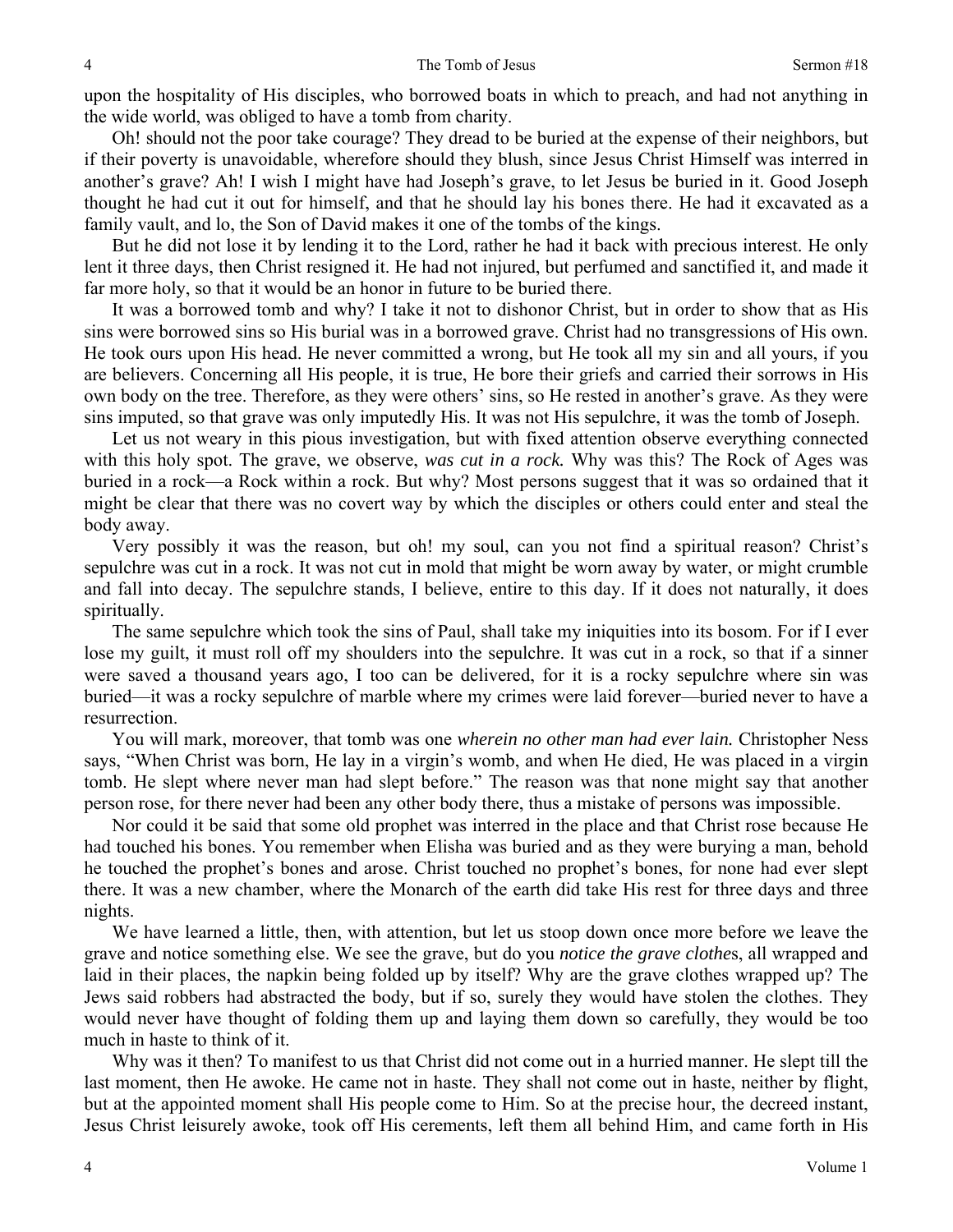pure and naked innocence, perhaps to show us that as clothes are the offspring of sin—when sin was atoned for by Christ, He left all raiment behind Him—for garments are the badges of guilt. If we had not been guilty, we should never have needed them.

Then, the napkin, mark you, was laid by itself. The grave clothes were left behind for every departed Christian to wear. The bed of death is well-sheeted with the garments of Jesus, but the napkin was laid by itself, because the Christian, when He dies, does not need that. It is used by the mourners and the mourners only. We shall all wear grave-clothes, but we shall not need the napkin.

When our friends die, the napkin is laid aside for us to use, but do our ascended brethren and sisters use it? No, the Lord God has wiped away all tears from their eyes. We stand and view the corpses of the dear departed, we moisten their faces with our tears, letting whole showers of grief fall on their heads, but do *they* weep?

Oh, no. Could they speak to us from the upper spheres, they would say, "Weep not for me, for I am glorified. Sorrow not for me. I have left a bad world behind me and have entered into a far better." They have no napkin—they weep not. Strange it is that those who endure death weep not, but those who see them die are weepers.

When the child is born, it weeps when others smile (say the Arabs), and when it dies, it smiles while others weep. It is so with the Christian. O blessed thing! The napkin is laid by itself, because Christians will never want to use it when they die.

#### **III.** EMOTION EXCITED.

We have thus surveyed the grave with deep attention, and I hope, with some profit to ourselves. But that is not all. I love a religion which consists, in a great measure, of emotion. Now, if I had power, like a master, I would touch the strings of your hearts and fetch a glorious tune of solemn music from them, for this is a deeply solemn place, into which I have conducted you.

First, I would bid you stand and see the place where the Lord lay with *emotions of deep sorrow.* O come, my beloved brother, your Jesus once lay there. He was a murdered man, my soul, and you the murderer.

> *"Ah, you, my sins, my cruel sins, His chief tormentors were, Each of my crimes became a nail, And unbelief the spear.*

*"Alas! and did my Savior bleed? And did my Sov'reign die?"* 

I slew Him—this right hand struck the dagger to His heart. My deeds slew Christ. Alas! I slew my best Beloved. I killed Him who loved me with an everlasting love. You eyes, why do you refuse to weep when you see Jesus' body mangled and torn? Oh! give rent to your sorrow, Christians, for you have good reason to do so.

I believe in what Hart says, that there was a time in his experience when he could so sympathize with Christ that he felt more grief at the death of Christ than he did joy. It seemed so sad a thing that Christ should have to die, and to me it often appears too great a price for Jesus Christ to purchase worms with His own blood.

Methinks I love Him so much that if I had seen Him about to suffer, I should have been as bad as Peter and have said, "That be far from thee, Lord." But then He would have said to me, "Get thee behind me, Satan." For He does not approve of that love which would stop Him from dying. "The cup which my Father hath given me, shall I not drink it?"

But I think, had I seen Him going up to His cross, I would fain have pressed Him back and said, "Oh! Jesus, You shall not die. I cannot have it. Will You purchase my life with a price so dear?" It seems too costly for Him who is the Prince of Life and Glory to let His fair limbs be tortured in agony. That the hands which carried mercies should be pierced with accursed nails. That the temples that were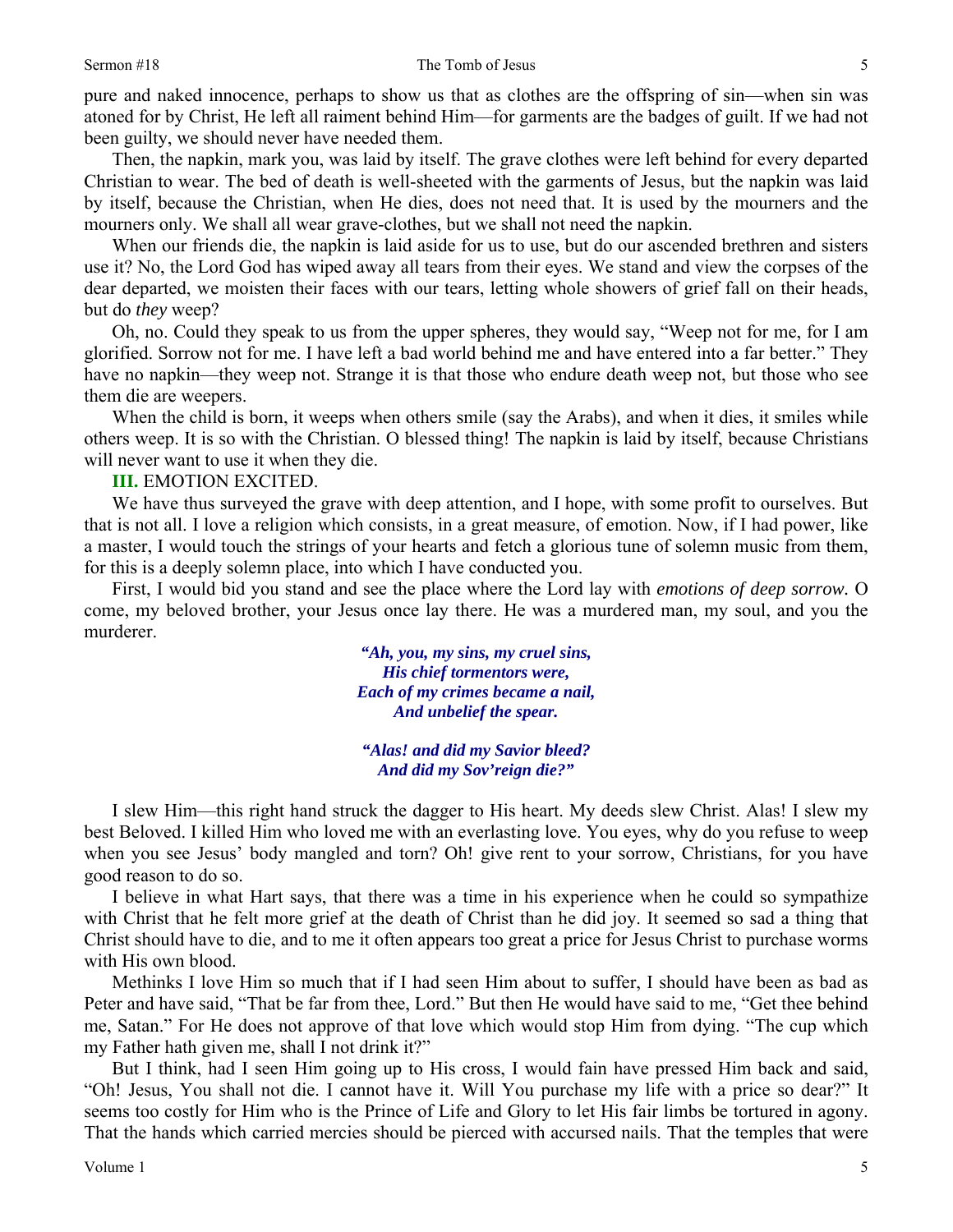always clothed with love should have cruel thorns driven through them. It appears too much. Oh! weep, Christian, and let your sorrow rise. Is not the price all but too great, that your Beloved should for you resign *Himself*?

Oh! I should think if a person were saved from death by another, he would always feel deep grief if his deliverer lost his life in the attempt. I had a friend, who, standing by the side of a piece of frozen water, saw a young lad in it and sprang upon the ice in order to save him. After clutching the boy he held him in his hands and cried out, "Here he is! Here he is! I have saved him." But just as they caught hold of the boy, he sank himself and his body was not found for some time afterwards, when it was quite dead.

Oh! it is so with Jesus. My soul was drowning. From heaven's high portals He saw me sinking in the depths of hell. He plunged in.

> *"He sank beneath His heavy woes, To raise me to a crown; There's ne'er a gift His hand bestows, But cost His heart a groan."*

Ah, we may indeed regret our sin, since it slew Jesus.

Now, Christian, change your note a moment. "Come, see the place where the Lord lay," *with joy and gladness.* He does not lie there now. Weep, when you see the tomb of Christ, but rejoice because it is empty. Your sin slew Him, but His divinity raised Him up. Your guilt has murdered Him, but His righteousness has restored Him. Oh! He has burst the bonds of death. He has ungirt the grave clothes of the tomb and has come out more than conqueror, crushing death beneath His feet. Rejoice, O Christian, for He is not there—He is risen. "Come, see the place where the Lord lay."

One more thought and then I will speak a little concerning the doctrines we may learn from this grave. "Come, see the place where the Lord lay" *with solemn awe*, for you and I will have to lay there too.

> *"Hark! From the tomb a doleful sound, My ears, attend the cry; Ye living men, come view the ground Where you must shortly lie.*

*"Princes, this clay must be your bed, In spite of all your powers; The tall, the wise, the reverend head, Must lie as low as ours."* 

It is a fact we do not often think of, that we shall all be dead in a little while. I know that I am made of dust and not of iron. My bones are not brass, nor my sinews steel. In a little while my body must crumble back to its native elements. But do you ever try to picture yourself the moment of your dissolution?

My friends, there are some of you who seldom realize how old you are, how near you are to death. One way of remembering our age is to see how much remains. Think how old eighty is and then see how few years there are before you will get there. We should remember our frailty. Sometimes I have tried to think of the time of my departure. I do not know whether I shall die a violent death or not, but I would to God that I might die suddenly, for sudden death is sudden glory. I would I might have such a blessed exit as Doctor Beaumont, and die in my pulpit, laying down my body with my charge, and ceasing at once to work and live. But it is not mine to choose.

Suppose I lie lingering for weeks in the midst of pains, and griefs, and agonies? When that moment comes, that moment which is too solemn for my lips to speak of, when the spirit leaves the clay—let the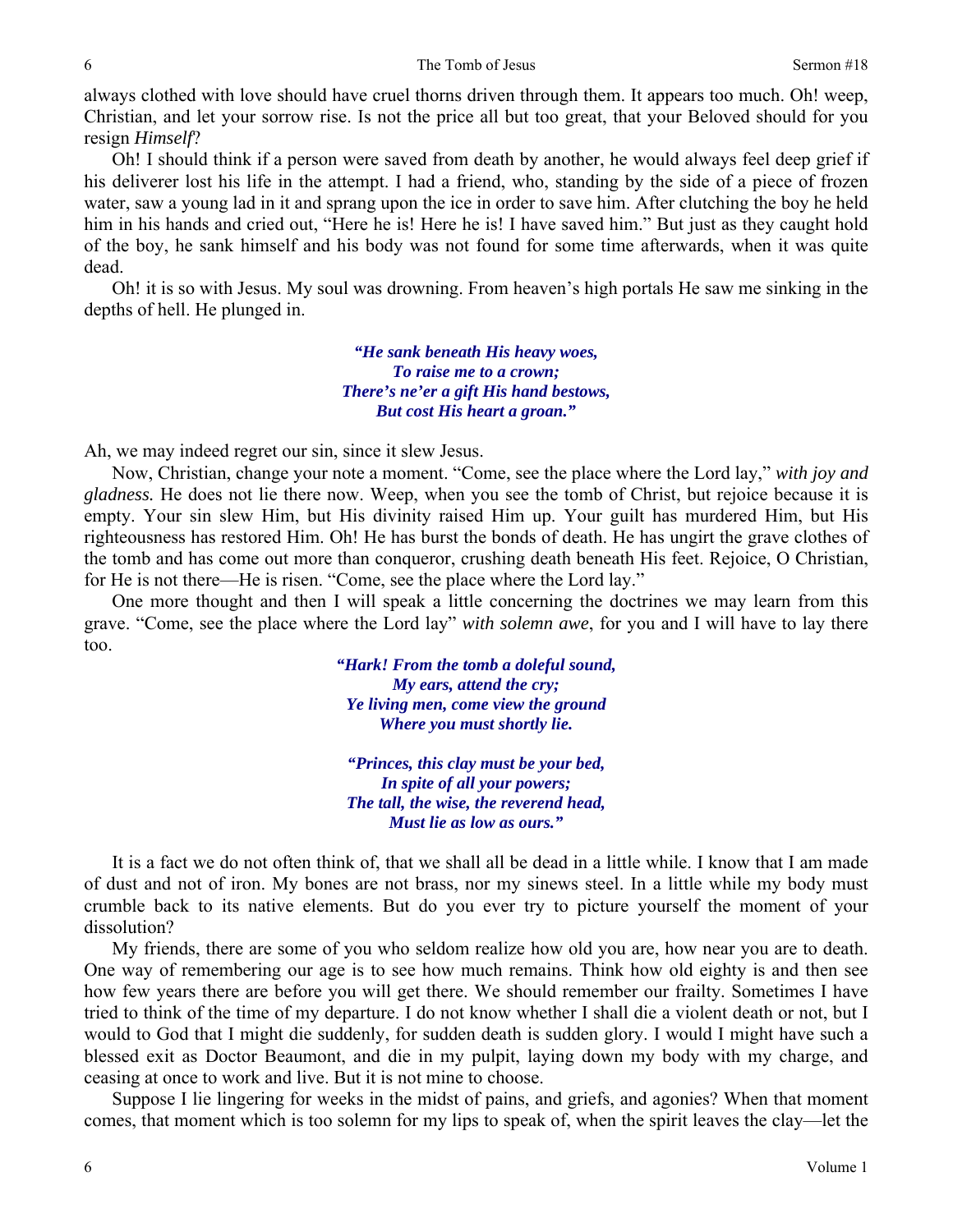When death comes, how is the strong man bowed down. How does the mighty man fall. They may say they will not die, but there is no hope for them. They must yield, the arrow has gone home. I knew a man who was a wicked wretch and I remember seeing him pace the floor of his bedroom, saying, "O God, I will not die, I will not die." When I begged him to lie on his bed, for he was dying, he said he could not die while he could walk and he would walk till he did die.

Ah! he expired in the utmost torments, always shrieking, "O God, I will not die." Oh! that moment, that last moment. See how clammy is the sweat upon the brow, how dry the tongue, how parched the lips. The man shuts his eyes and slumbers, then opens them again. And if he be a Christian, I can fancy he will say,

> *"Hark! They whisper: angels say Sister spirit, come away. What is this absorbs me quite— Steals my senses—shuts my sight— Drowns my spirit—draws my breath? Tell me, my soul, can this be death?"*

We know not when he is dying. One gentle sigh and the spirit breaks away. We can scarcely say, "He is gone," before the ransomed spirit takes its mansion near the throne. Come to Christ's tomb then, for the silent vault must soon be your habitation. Come to Christ's grave, for you must slumber there.

And even you, you sinners, for one moment I will ask you to come also, because you must die as well as the rest of us. Your sins cannot keep you from the jaws of death. I say, sinner, I want you to look at Christ's sepulchre too, for when you die it may have done you great good to think of it.

You have heard of Queen Elizabeth crying out that she would give an empire for a single hour. Or have you read the despairing cry of the gentleman on board the "Arctic," when it was going down, who shouted to the boat, "Come back! I will give you £30,000 if you will come and take me in." Ah! poor man. It were but little if he had thirty thousand worlds, if he could thereby prolong his life.

"Skin for skin. Yea, all that a man has will he give for his life." Some of you who laugh this morning, who came to spend a merry hour in this hall, will be dying, and then you will pray and crave for life, and shriek for another Sabbath-day. Oh! how the Sabbaths you have wasted will walk like ghosts before you! Oh! how they will shake their snaky hair in your eyes! How will you be made to sorrow and weep, because you wasted precious hours, which, when they are gone, are gone too far ever to be recalled. May God save you from the pangs of remorse.

**IV.** INSTRUCTION IMPARTED.

And now, Christian brethren, "Come, see the place where the Lord lay," to learn a doctrine or two. What did you see when you visited "the place where the Lord lay?" "He is not here: for he is risen!" The first thing you perceive, if you stand by His empty tomb, is *His divinity.* The dead in Christ shall rise first at the resurrection, but He who rose first—their Leader, rose in a different fashion. They rise by imparted power. He rose by His own.

He could not slumber in the grave, because He was God. Death had no dominion over Him. There is no better proof of Christ's divinity than that startling resurrection of His, when He rose from the grave, by the glory of the Father. O Christian, your Jesus is God. His broad shoulders that hold you up are indeed divine. And here you have the best proof of it—because He rose from the grave.

A second doctrine here taught, well may charm you, if the Holy Spirit apply it with power. Behold this empty tomb, O true believer, it is a sign of *your acquittal* and your full discharge. If Jesus had not paid the debt, He ne'er had risen from the grave. He would have lain there till this moment if He had not cancelled the entire debt by satisfying eternal vengeance. Oh! beloved, is not that an overwhelming thought?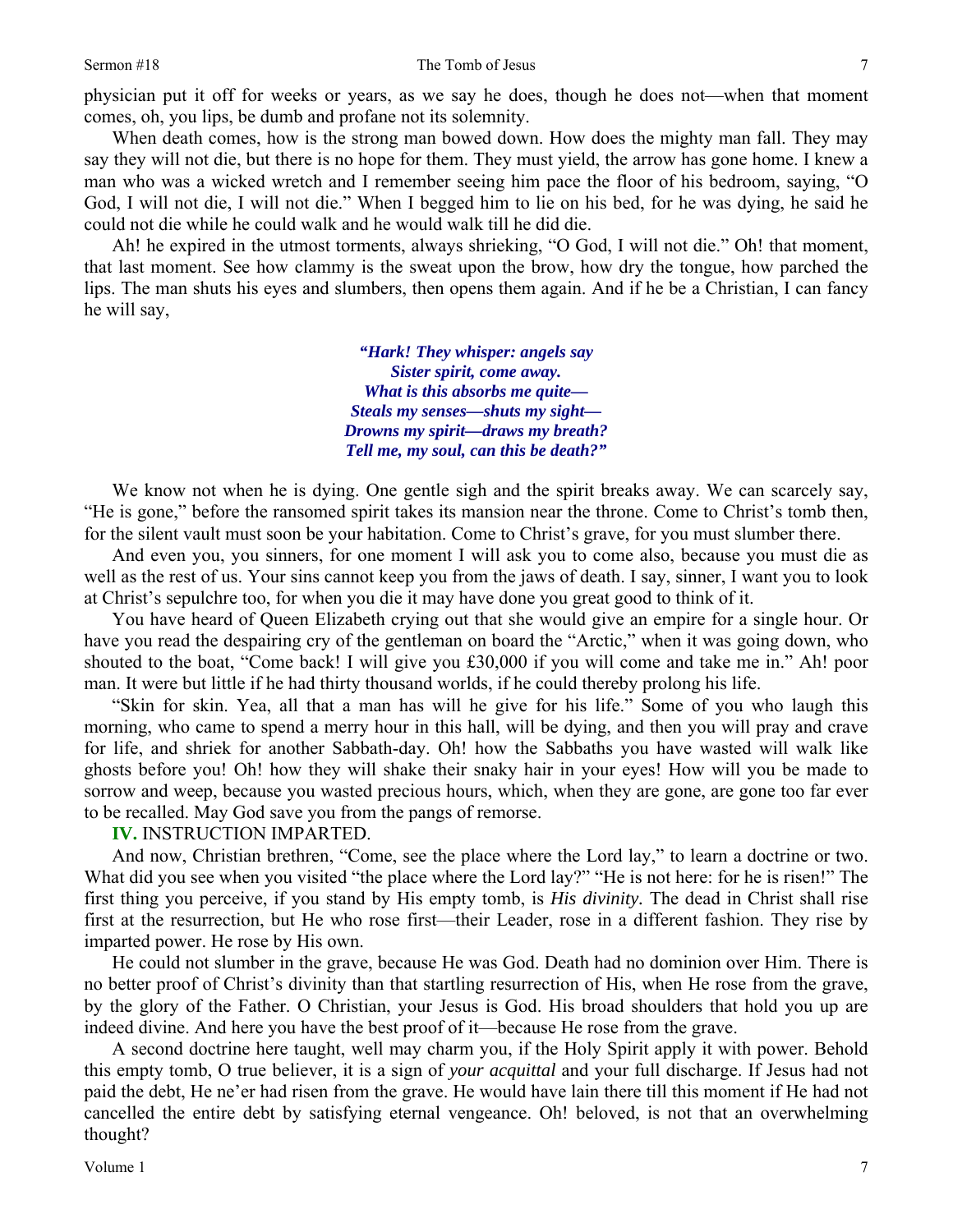#### *"It is finished! It is finished! Hear the rising Savior cry."*

The heavenly turnkey came. A bright angel stepped from heaven and rolled away the stone, but he would not have done so if Christ had not done all. He would have kept Him there. He would have said, "Nay, nay, you are the sinner now. You have the sins of all Your elect upon Your shoulder and I will not let You go free till You have paid the uttermost farthing."

In His going free, I see my own discharge.

#### *"My Jesu's blood's my full discharge"*

As a justified man, I have not a sin against me in God's book. If I were to turn over God's eternal book, I should see every debt of mine receipted and cancelled

> *"Here's pardon for transgressions past, It matters not how black their cast, And O, my soul, with wonder view For sins to come, here's pardon too. While through Thy blood absolved I am From sin's tremendous curse and blame."*

One more doctrine we learn and with that we will conclude—*the doctrine of the resurrection.* Jesus rose, and as the Lord our Savior rose, so all His followers must rise. Die I must—this body must be a carnival for worms, it must be eaten by those tiny cannibals, peradventure it shall be scattered from one portion of the earth to another.

The constituent particles of this my frame will enter into plants, from plants pass into animals, and thus be carried into far distant realms. But at the blast of the archangel's trumpet, every separate atom of my body shall find its fellow, like the bones lying in the valley of vision, though separated from one another, the moment God shall speak, the bone will creep to its bone, then the flesh shall come upon it. The four winds of heaven shall blow and the breath shall return.

So, let me die, let beasts devour me, let fire turn this body into gas and vapor, all its particles shall yet again be restored. This very selfsame, actual body shall start up from its grave, glorified and made like Christ's body, yet still the same body, for God has said it. Christ's same body rose, so shall mine.

O my soul, do you now dread to die? You will lose your partner body a little while, but you will be married again in heaven, soul and body shall again be united before the throne of God. The grave—what is it? It is the bath in which the Christian puts the clothes of his body to have them washed and cleansed. Death—what is it? It is the waiting room where we robe ourselves for immortality. It is the place where the body, like Esther, bathes itself in spices, that it may be fit for the embrace of its Lord.

Death is the gate of life. I will not fear to die, then, but will say,

*"Shudder not to pass the stream Venture all your care on Him— Him, whose dying love and power Still'd its tossing, hush'd its roar; Safe is the expanded wave, Gentle as a summer's eve; Not one object of His care Ever suffer'd shipwreck there!"*